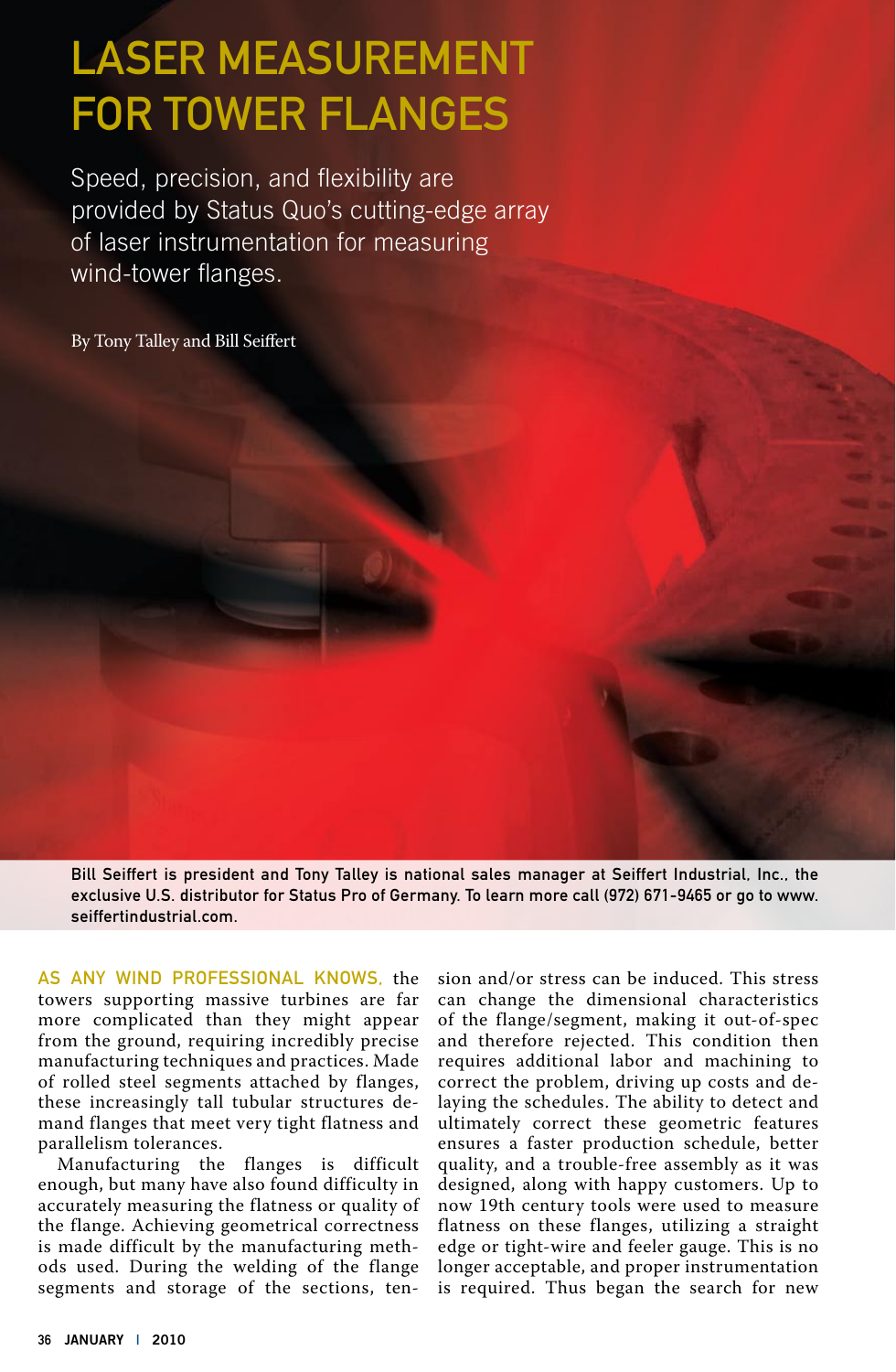

measuring methods and techniques to be able to combat these problems.

Based in Germany, Status Pro® has developed a new and unique laser system enabling geometrical measurement as required by the wind energy industry. The ultimate goal was to develop an easy-to-use yet highly precise measuring system, enabling the user to obtain the information needed quickly, accurately, and with excellent documentation. The result is a universal system capable of measuring a wide variety of geometrical features on many different components.

#### The System

The T330 laser transmitter essentially con-



#### Fig. 1: The T330 laser transmitter, R310 receiver, and DU310 handheld display.

sists of a rotating laser-prism unit integrated into a sturdy housing. The laser produces a 360-degree "plane of light" instead of a dot. The functions of the rotating laser unit can be remotely controlled via infrared communication that is built into both the laser and the R310 receiver. In other words, the setup of the laser plane is achieved automatically.

With its 80mm range, the R310 receiver is the largest sensor in the industry. The measured readings will display the height of the laser plane using an onboard LED display, and it will also send the results to the DU310 handheld display unit via Bluetooth. Measurements are recorded as fast as you can move the receiver and push the button. As already mentioned, the flow of information is completely wireless, making cables a thing of the past and reducing the resulting downtime by providing real-time results on the handheld PC.

All the system components (fig. 1) use either disposable batteries, rechargeable batteries, or AC power. There are various accessories that can be added to the system allowing the measurement of almost any geometric application required: precision leveling, flatness, straightness, parallelism, bores, and so on.

#### Laser Flange Measurement

Flanges are essentially joints, so they must be machined properly in order to avoid tension during or after coupling, and also to ensure water tightness of the coupling faces. Achieving geometrical correctness is made difficult due to the manufacturing method. During the welding of the flange segments together or during storing of the sections, tension and/or stress can be induced. The ability to detect and ultimately react to these dangers ensures a trouble-free service life. Many people have had to rely on straight edges and feeler gauges to accurately measure flatness on their flanges. This method is fine as long as the objects are smaller than the straight edge, but with segmented, chained, or overlapping measurements the problem of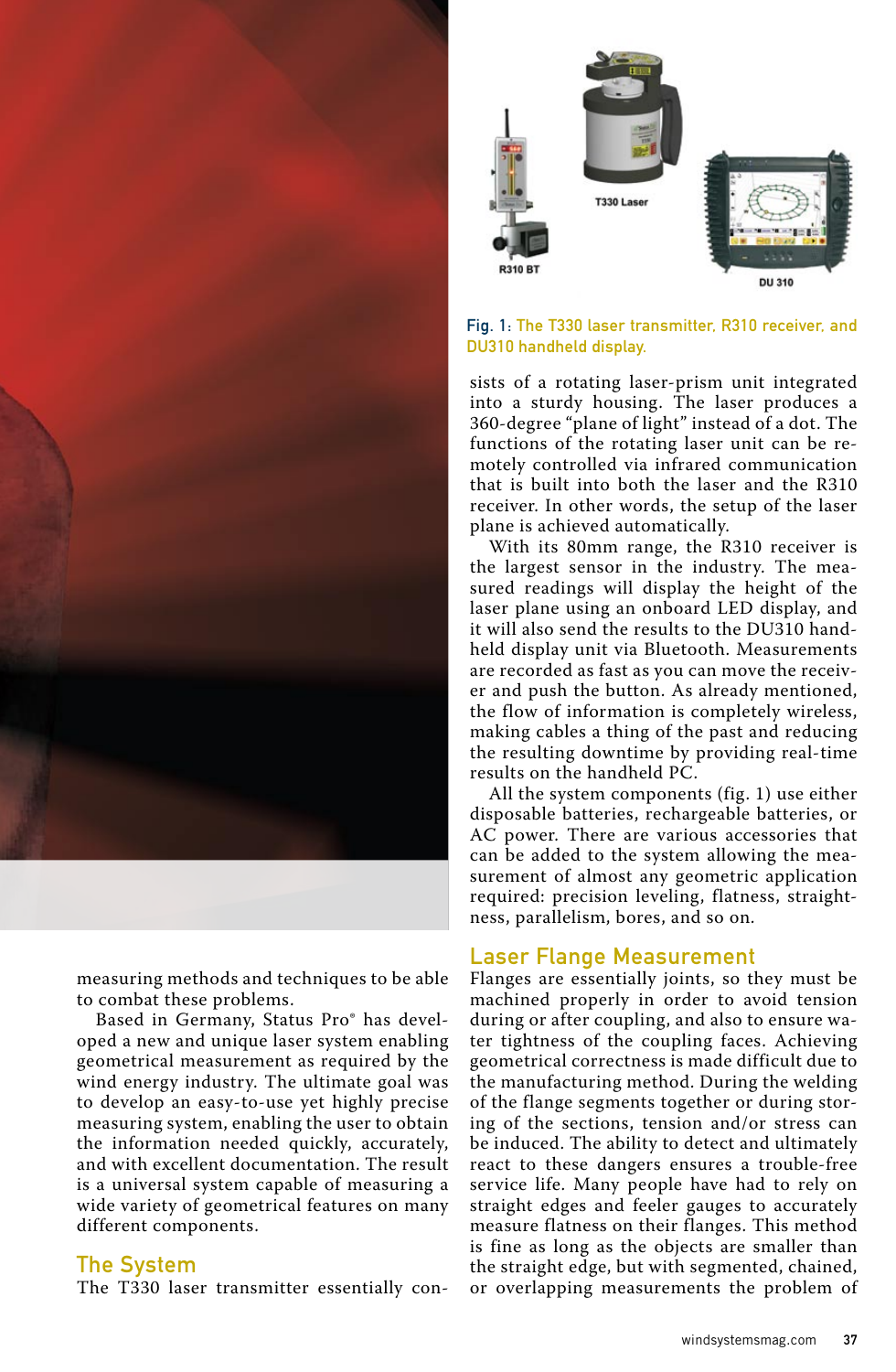

surface waviness arises. This created the need for modern measurement tools, methods, and techniques to be able to combat these problems in a fast and easy way. Using a rotating laser, it became possible to measure the entire flange against a constant reference; an ultraflat plane of laser light (fig. 2).

First, mount the laser directly on the flange or beside it using a tripod, allowing the laser beam rotation to effectively produce a laser plane. With a R310 receiver you are able to measure the distance between the flange surface and the laser plane very accurately.

Traditionally, the laser plane has been manually adjusted to parallel at three points on the flange, and those points become "zero." This method is very time consuming and relies on the skill of the two people during the setup process. Manual calculations are also involved to achieve parallelism.

A preferred method is to simply allow the laser to rotate 360 degrees, thus producing an ultra-flat plane of laser light. This method is much quicker with the use of a PC and the appropriate flange flatness software. With modern systems this can be achieved onsite very





### **Available in all sizes!**

**Global Finishing Solutions (GFS)** specializes in building custom spray booths, ovens and finishing systems for liquid and powder

coating of large equipment. Many companies that manufacture wind towers, blades and castings are satisfied customers.

Call for details today.

WWW.GLOBALFINISHING.COM

800.848.8738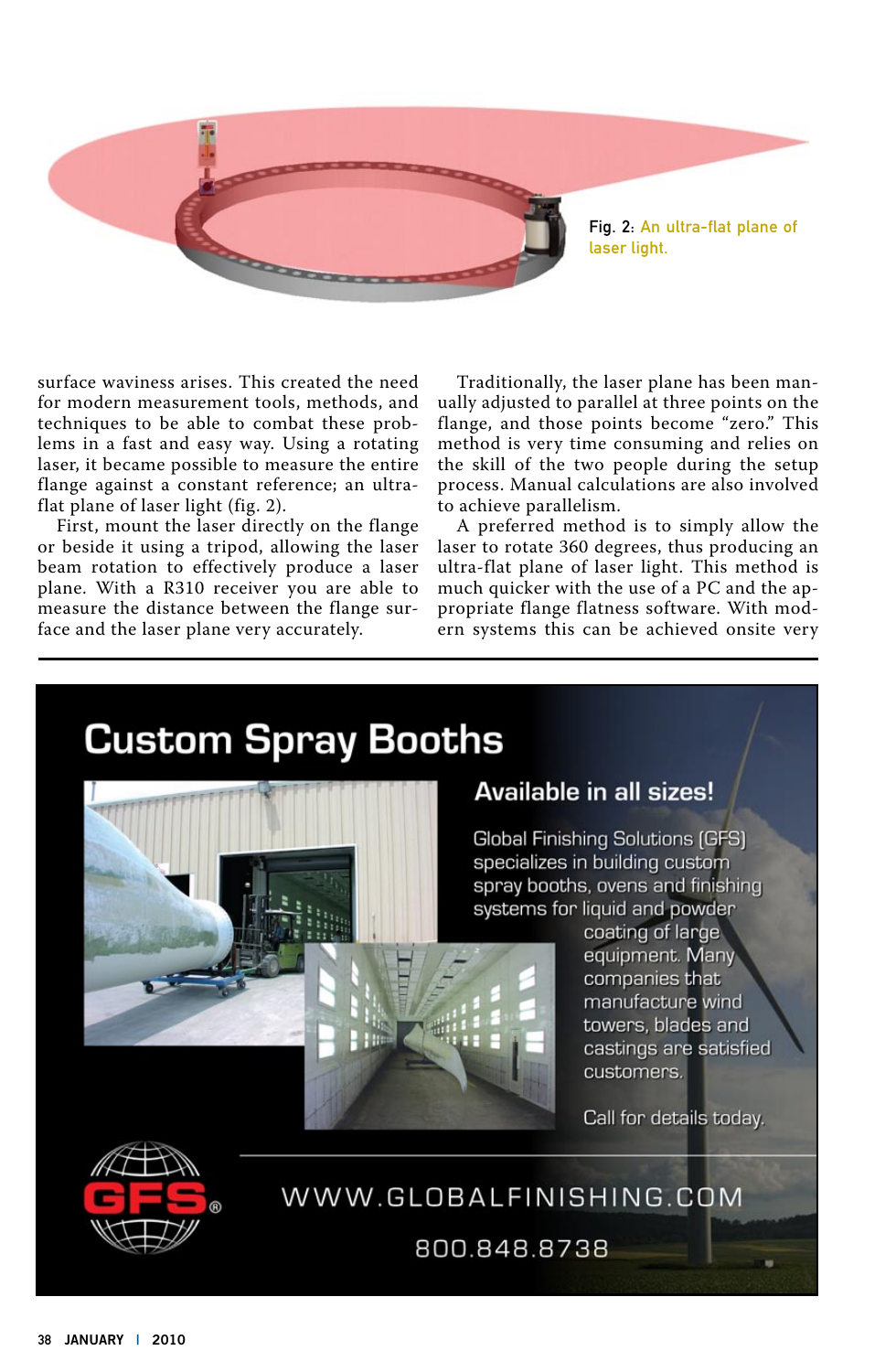quickly and in real time. Older systems measure first, then you have to transfer the data to a separate PC for evaluation, and then a report has to be generated.

#### Measurement Layout/Results

Status Pro's goal is to make the measuring equipment simple to handle yet as precise as possible, and to ensure speedy measurements (fig. 3). Simply set up the laser as described,



Fig. 3: Status Pro's laser device provides measurements quickly, easily, and accurately.







## **Our Power -**Strengthening **Your Power**

Committed to fostering renewable energy, McClarin Plastics, Inc. produces components for wind turbines and, provides a suite of services.

- Thermoforming, Fiberglass and **Other Composite Alternatives**
- Vacuum Infusion and **Resin Transfer Molding**
- Industrial and Mechanical Design
- Full-Service Contract Manufacturer
- Six Sigma, Black Belt Quality Team
- Incorporates Kaizen and **Multiple Lean Principles**

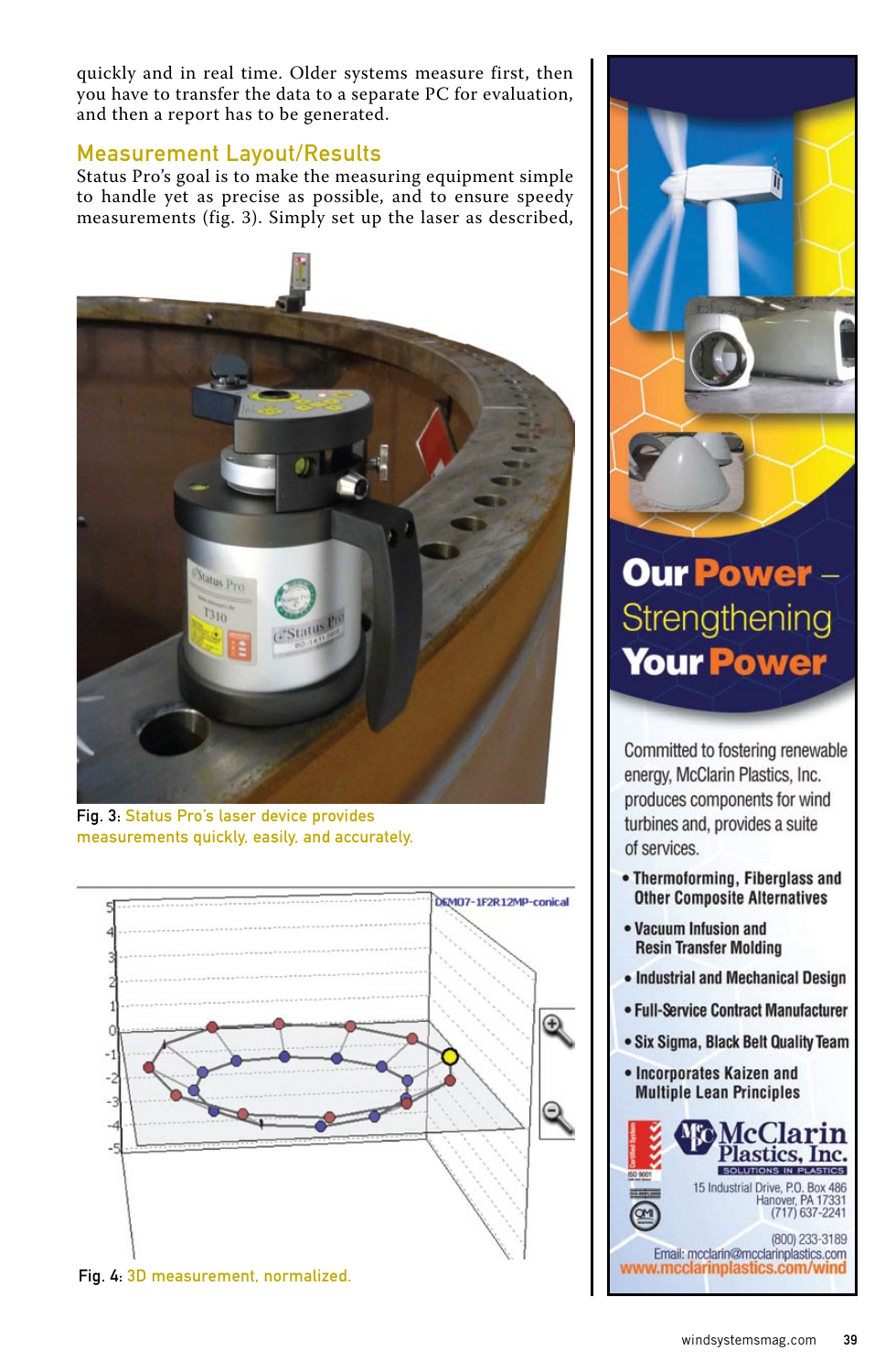scan all the points to be measured in any order, and record the results. The measurement of a flange with 104 holes takes around 25 minutes to complete, which includes the time it takes to set up the system. In the case of a measurement error, a single point can be remeasured

at any time without having to repeat all of the previous readings. The results are directly displayed in 3D (fig. 4), 2D (fig. 5), or as a chart format.

Another feature of the program is a wellarranged measurement report in PDF format,



Fig. 5: 2D measurement view.

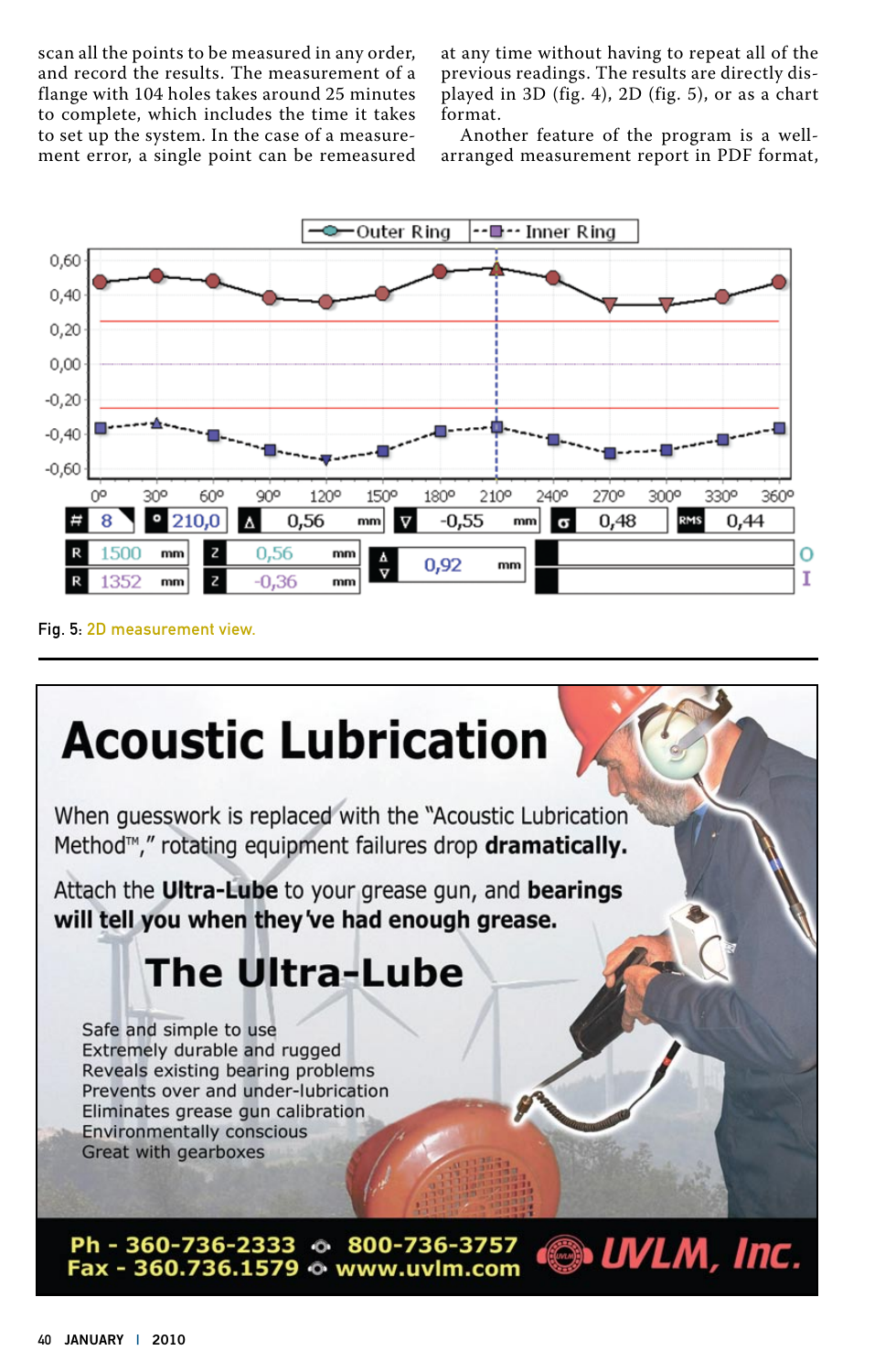

Fig. 6: The system can be used to measure the parallelism of two flanges.

and the data can be transferred as a CSV file into other types of software for further analysis if desired. Consequently, evaluation of the raw data is possible with most programs and applications.

An additional highlight of this system is "expandability." In other words, with the aid of a second sensor, the system can be used to measure the parallelism of two flanges (fig. 6). Hence, the flanges at both ends can be measured for evenness and parallelism with the appropriate documentation.

In addition to measuring flanges, the system is also able to level surfaces such as foundations and base plates. Utilizing the integrated "self-levelling" feature, you are able to measure objects in much the same way as you do a flange. Just push a button and the T330 laser levels itself within 0.025mm/meter. Then use the R310 receiver to scan and record the points to be measured. Using the LED display on the receiver makes a PC unnecessary. Measurements with spirit levels, cumbersome straight-edges, and tight wire and feeler gauges are a thing of the past. Propeller hub and the blade flanges can be measured in the same way, enabling detection of prob-